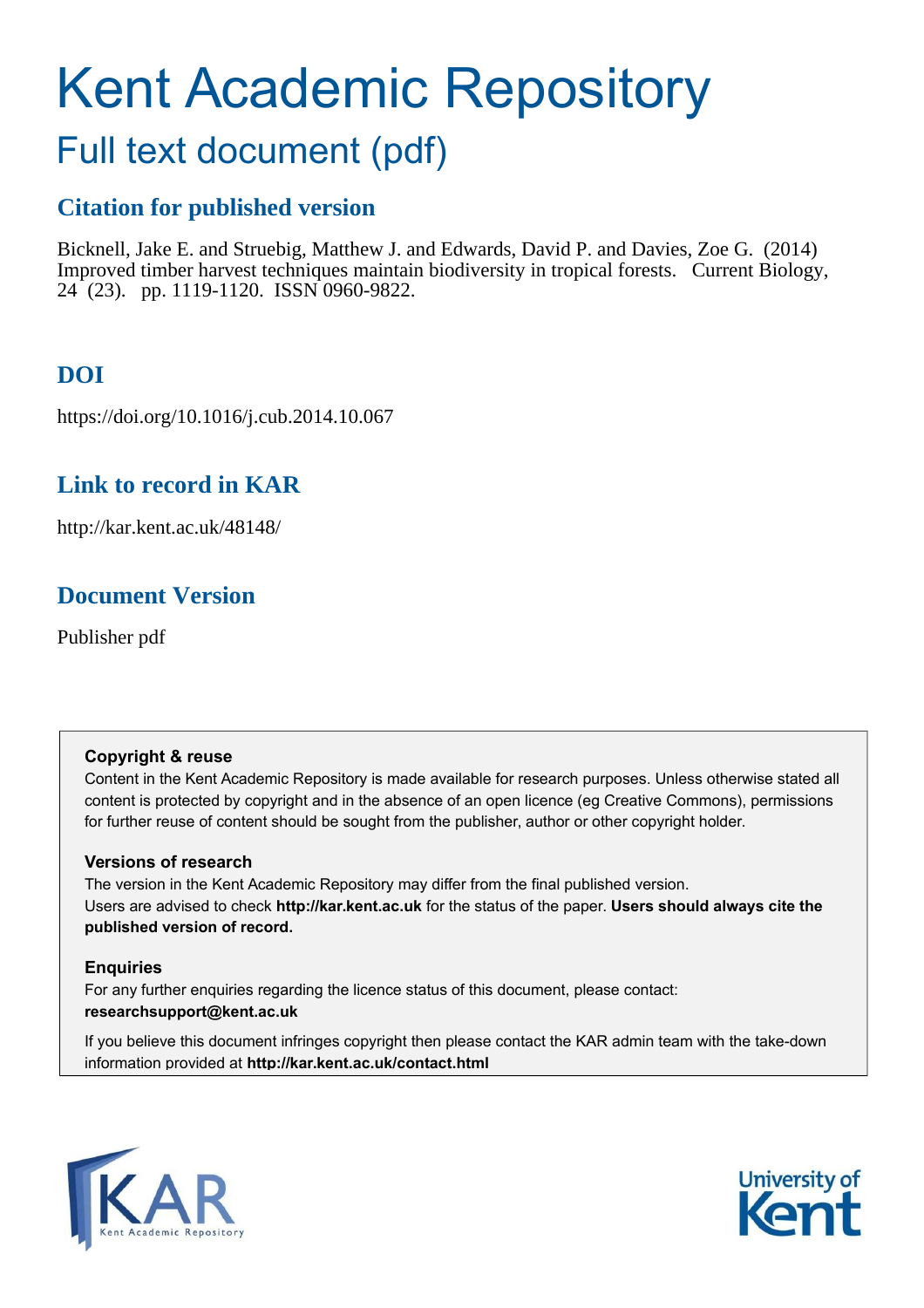## <span id="page-1-0"></span>**Improved timber harvest techniques maintain biodiversity in tropical forests**

**Jake E. Bicknell1,** \***, Matthew J. Struebig<sup>1</sup> , David P. Edwards<sup>2</sup> , and Zoe G. Davies<sup>1</sup>**

Tropical forests are selectively logged at 20 times the rate at which they are cleared, and at least a fifth have already been disturbed in this way [1]. In a recent pan-tropical assessment, Burivalova *et al*. [2] demonstrate the importance of logging intensity as a driver of biodiversity decline in timber estates. Their analyses reveal that species richness of some taxa could decline by 50% at harvest intensities of 38  $\mathrm{m}^{3}$  ha<sup>-1</sup>. However, they did not consider the extraction techniques that lead to these intensities. Here, we conduct a complementary meta-analysis of assemblage responses to differing logging practices: conventional logging and reduced-impact logging. We show that biodiversity impacts are markedly less severe in forests that utilise reduced-impact logging. compared to those using conventional methods. While supporting the initial findings of Burivalova *et al*. [2], we go on to demonstrate that best practice forestry techniques curtail the effects of timber extraction regardless of intensity. Therefore, harvest intensities are not always indicative of actual disturbance levels resulting from logging. Accordingly, forest managers and conservationists should advocate practices that offer reduced collateral damage through best practice extraction methods, such as those used in reduced-impact logging. Large-scale implementation of this approach would lead to improved conservation values in the 4 million km<sup>2</sup> of tropical forests that are earmarked for timber extraction [3].

Selective logging is the removal of specific timber trees from a forest stand, resulting in patchy canopy openings and extensive road networks, with associated negative impacts on biodiversity [4]. Forest damage can be minimised by employing techniques such as pre-harvest inventories,

planned logging road networks, directional felling and winching, all of which are key components of reduced-impact logging (Supplemental information) [5]. Consequently, reduced-impact logging improves forest sustainability and ecosystemservice provision [6,7]. Indeed, the adoption of reduced-impact logging across production forests globally would cut carbon emissions by an estimated 160 million tonnes per year, equivalent to ca. 10 percent of carbon emissions from deforestation [8]. While reduced-impact logging has received growing attention (Supplemental information), few studies have directly compared the biodiversity impacts of this selective logging practice with those of conventional selective logging, making it difficult to build a strong evidence-base to inform conservation management and forestry policy.

Here, we address this knowledge gap via a pan-tropical meta-analysis that utilises species abundance information to examine the relative consequences of contrasting logging regimes. All available logging effect studies that compared primary tropical forest with conventional logging and/ or reduced-impact logging forests were included in our analyses, amounting to 3474 comparisons from 41 studies (Supplemental Information). Tropical ecologists have reported both increases and decreases in diversity in response to selective logging at almost equal frequency [2], so we assess assemblage change to better account for shifts in the balance between generalist and specialist species that are expected following disturbance.

Our analyses reveal the effects of reduced-impact logging to be consistently lower than those of conventional logging, with smaller shifts in species abundance under reducedimpact logging (mean Hedge's  $g \pm 95\%$ CI: conventional logging =  $0.476 \pm$ 0.03; reduced-impact logging =  $0.393 \pm$ 0.05; Figure 1). This finding could be attributed to differences in harvest intensity, logging practices, or both. To control for intensity, we repeated effect size calculations to include only those conventional-logging studies with comparable harvest levels to those of reduced-impact logging (≤30 m<sup>3</sup> ha<sup>-1</sup>), and the pattern remained the same (Figure 1). Considering different taxonomic groups separately, our dataset revealed smaller detrimental effects under reduced-impact logging

for birds, arthropods and mammals (Figure 1), especially bats (Supplemental information). There were insufficient data to compare amphibians among logging techniques. Similarly, we could not examine the data grouped by geographic region, as no suitable reduced-impact logging studies exist outside of the Neotropics. However, within this region, reduced-impact logging still resulted in smaller effect sizes (Supplemental information).

Although, like Burivalova *et al*. [2], our meta-regression showed an association between logging intensity and effect sizes (conventional logging and reduced-impact logging combined: *Qmodel* = 4.75, *p* = 0.03), when partitioned by extraction method, a further important result is evident. Restricted to conventional logging, there is no relationship  $(Q_{model} = 0.44,$  $p = 0.51$ ), even when considering only extraction intensities comparable with reduced-impact logging (conventional logging ≤30 m<sup>3</sup> ha-1: *Qmodel* = 0.45,  $p = 0.500$ ; Figure 1 inset). Conversely, effect sizes under reduced-impact logging are positively related to harvest intensities (*Qmodel* = 27.6, *p* < 0.001; Figure 1). Reported intensities under conventional logging are thus not closely related to levels of collateral damage, whereas they are under reduced-impact logging. This may be expected because harvest levels are recorded as the amount of commercial timber extracted, but this metric fails to account for the actual levels of stand disturbance associated with factors that are mitigated under reduced-impact logging (e.g., falling timber crushing non-harvest trees, indiscriminate use of bulldozers etc.). Meta-regressions of time since logging showed no effect under conventional logging (*Qmodel* = 1.18, *p* = 0.277) or reduced-impact logging (*Qmodel* = 1.60,  $p = 0.206$ , demonstrating that differences in forestry practices rather than time since disturbance are primarily driving biodiversity change. Consequently, solely considering harvest intensities puts the conservation value of production forests at risk of continued poor extraction practices.

Selective logging is the most widespread, but least detrimental disturbance faced by tropical forests [9], and logging estates are increasingly considered important to global conservation [4]. Although our study shows that best practice forestry